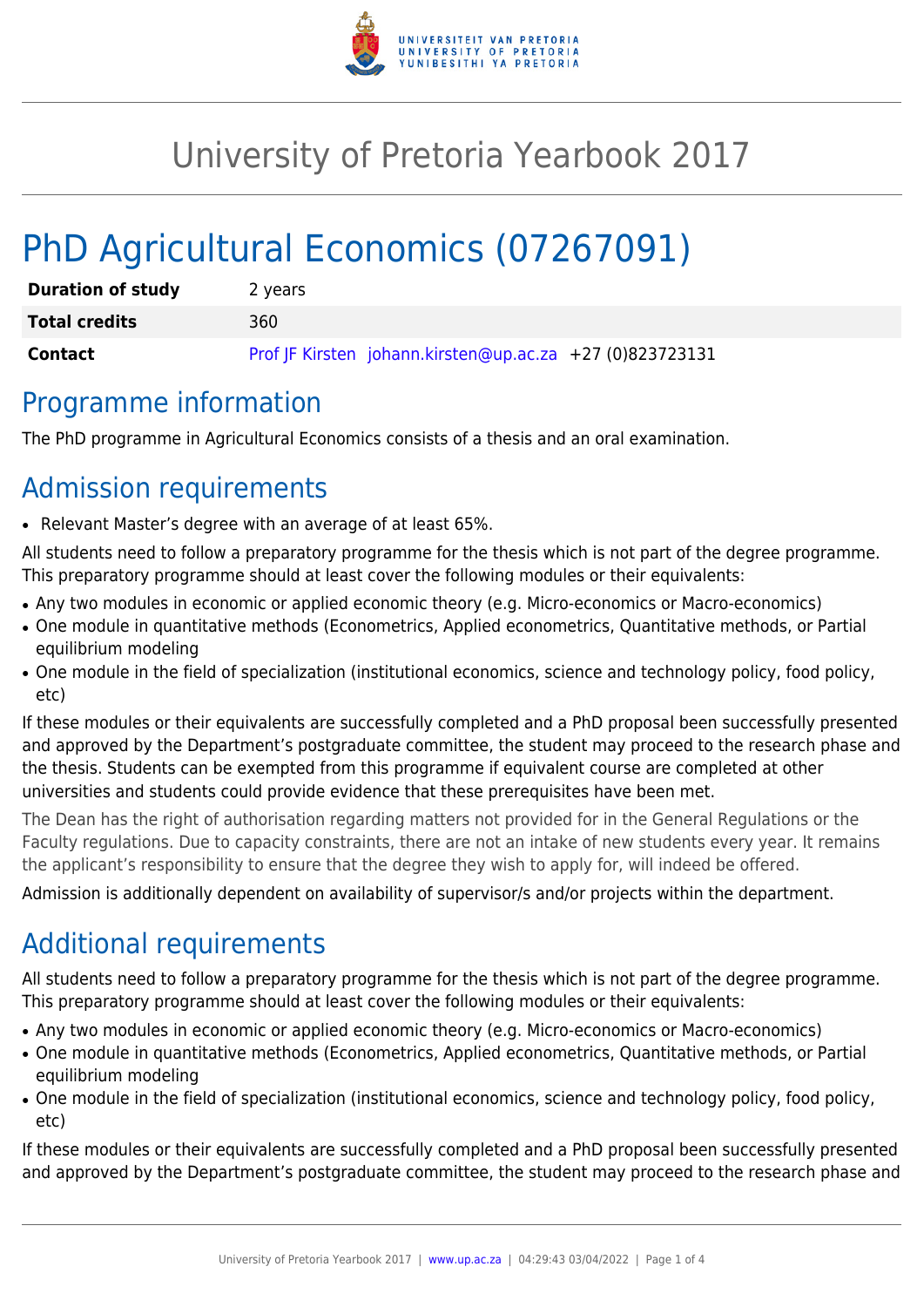

the thesis. Students can be exempted from this programme if equivalent course are completed at other universities and students could provide evidence that these prerequisites have been met.

The Dean has the right of authorisation regarding matters not provided for in the General Regulations or the Faculty regulations.

Due to capacity constraints, there are not an intake of new students every year. It remains the applicant's responsibility to ensure that the degree they wish to apply for, will indeed be offered.

### Examinations and pass requirements

The thesis should be passed in accordance with the stipulations of Regulations G.52 and G.60.2.2, as well as a compulsory module in Research Methodology.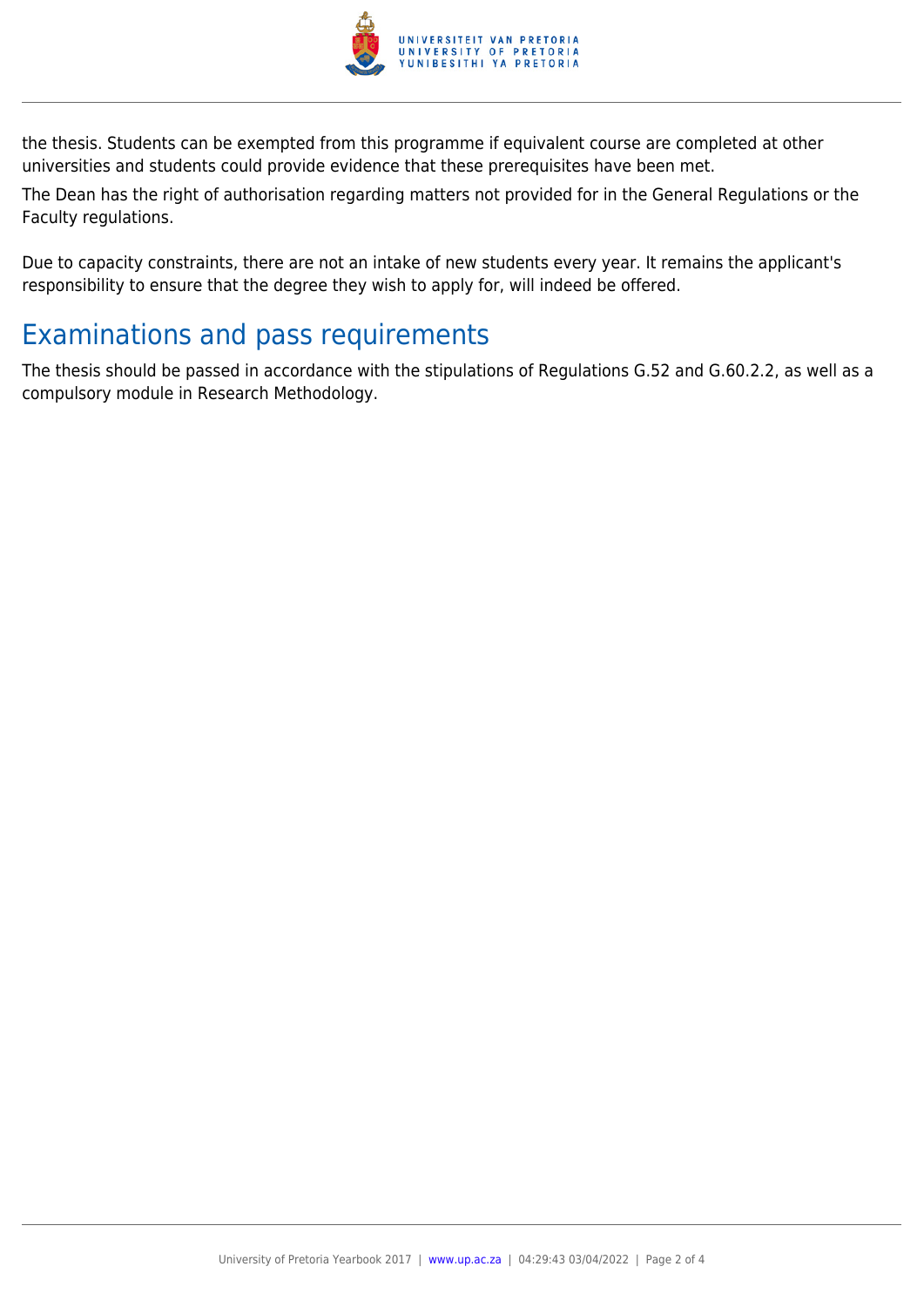

### Curriculum: Year 1

**Minimum credits: 360**

#### **Core modules**

#### **Thesis: Agricultural economics 990 (LEK 990)**

| <b>Module credits</b>         | 360.00                                     |
|-------------------------------|--------------------------------------------|
| <b>Prerequisites</b>          | No prerequisites.                          |
| Language of tuition           | Separate classes for Afrikaans and English |
| <b>Academic organisation</b>  | Agric Econ, Ext + Rural Dev                |
| <b>Period of presentation</b> | Year                                       |